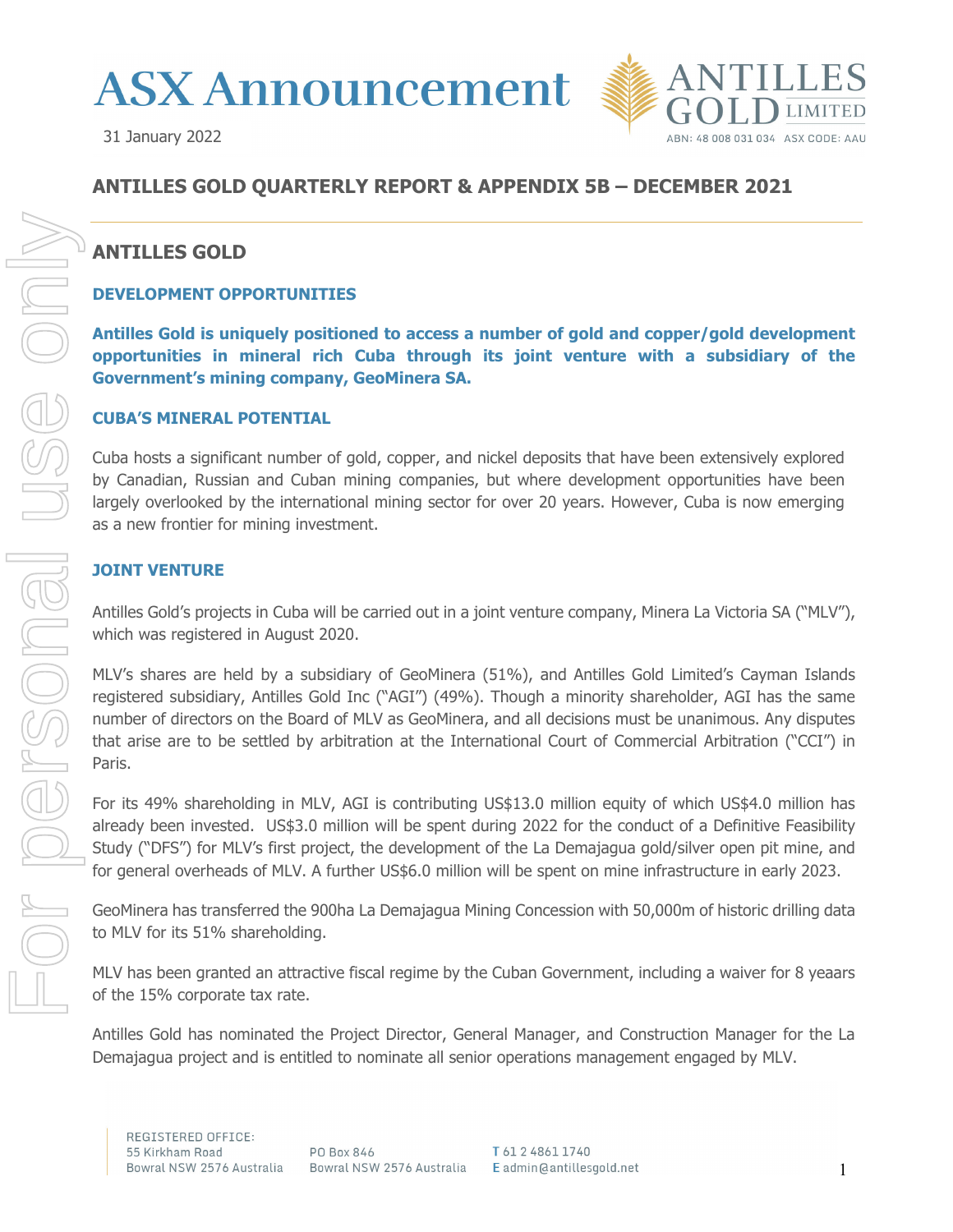The geology in Cuba is predominantly sulphidic and the joint venture's primary aim is to produce high grade gold concentrate from La Demajagua, and subsequent gold projects, and also copper/gold concentrate, for sale to foreign smelters.

# **DEVELOPMENT PROJECT**

#### **LA DEMAJAGUA GOLD/SILVER MINE**

MLV expects to develop an open pit mine in 2023 at the La Demajagua gold/silver deposit on the Isle of Youth in south west Cuba.

Antilles Gold is managing the DFS for this project which is expected to be completed in time for a development decision in Q4 2022.

#### **Drilling Program & Resources**

**The Maiden Mineral Resource Estimate set out below for the proposed open pit mine was released to the ASX on 28 January 2022, and was calculated by Cube Consulting from historic drilling, and assays received to date from around 50% of the cored drill holes that will ultimately be undertaken across the defined 2,000m strike length of the La Demajagua deposit.** 

#### **MINERAL RESOURCE STATEMENT FOR LA DEMAJAGUA PROJECT WITHIN PRELIMINARY PIT SHELL at 0.8g/t Au cut off**

| <b>Resource</b><br><b>Category</b> | Tonnes (Mt) | <b>Au Grade</b><br>(g/t) | <b>Contained Au</b><br>(koz) | <b>Ag Grade</b><br>(g/t) | <b>Contained</b><br>Ag (koz) |
|------------------------------------|-------------|--------------------------|------------------------------|--------------------------|------------------------------|
| Indicated                          | 4.67        | 3.27                     | 490                          | 40.50                    | 6,080                        |
| Inferred                           | 3.1         | 2.4                      | 230                          | 35.6                     | 3,490                        |
| <b>Total</b>                       | 7.7         | 2.9                      | 720                          | 38.6                     | 9,570                        |

Note – Figures may not add up due to rounding

**The Mineral Resource Estimate will be updated when assays are received in around two months from drill holes that have already been completed, and will be finalised after additional results have been received following completion of the drilling program for the DFS.** 

**The Company expects the final Indicated Resources for the open pit to increase after incorporating assays from 12,500m of additional drilling, and increasing the cut off grade to 1.0g/t Au.**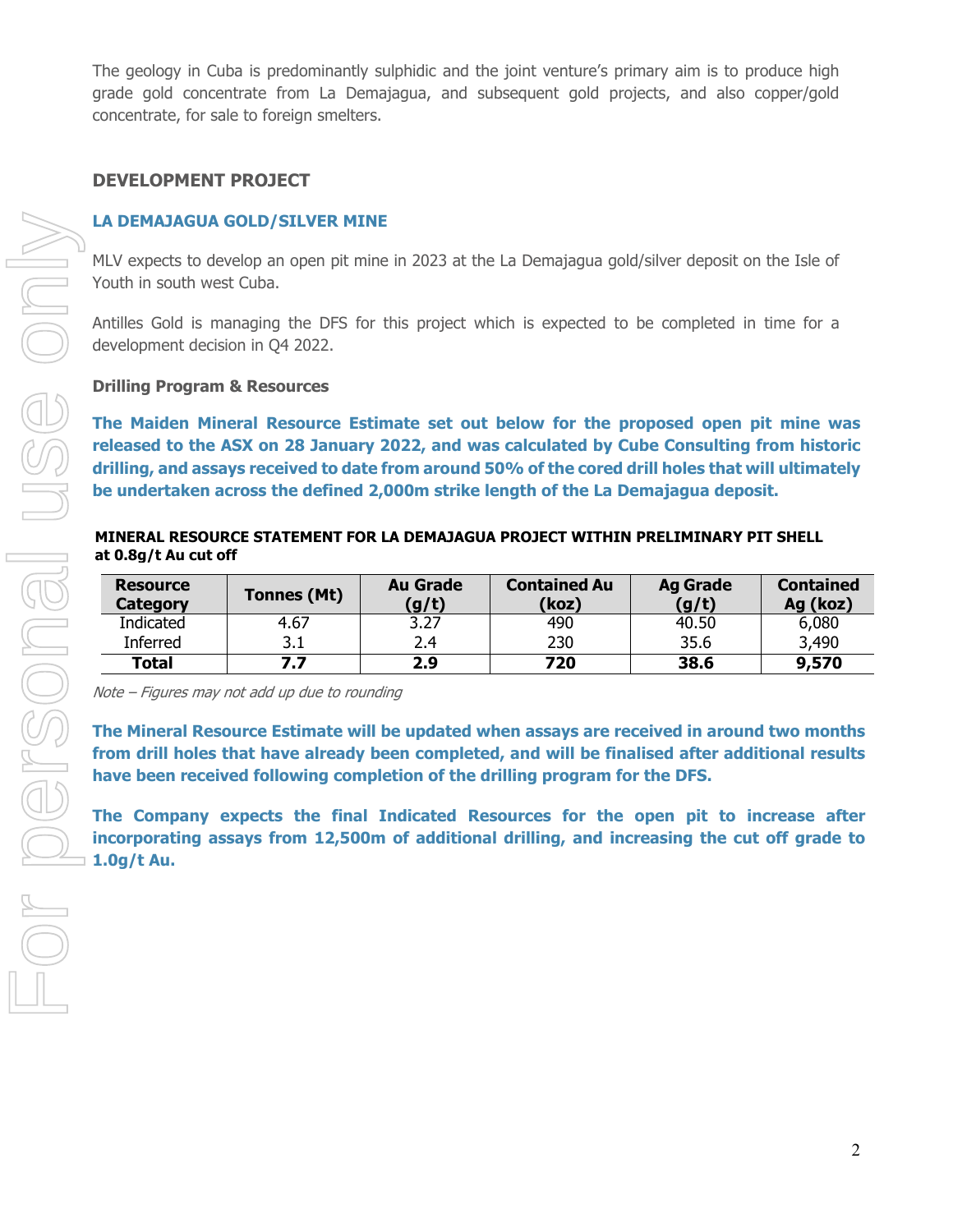

Drilling at La Demajagua Gold/Silver Deposit

# **Metallurgical Test Work**

The Company advised the ASX on 27 January 2022 of the following results from initial test work on the La Demajagua ore by SGS Laboratories.

- Initial test work is being conducted on an ore sample grading 3.76g/t Au, 36g/t Ag, 2.24% S, and 2.75% As with a gold to sulphur ratio of 1.61
- Flotation of a bulk concentrate from this sample indicated grades of 33.6g/t Au, 330g/t Ag, 21.1% S, and 23.0% S in the concentrate.
- Reverse flotation of pyrite, galena, stibnite, graphite, and chalcopyrite from the bulk concentrate is expected to produce a silver enriched concéntrate at a grade of over 300g/t Ag, and a primary gold enriched concentrate with anticipated gold grades ranging from 37.6g/t Au to 48.4g/t Au.
- By increasing the cut off grade of the ore to be mined, and increasing the head grade, and the gold to sulpher ratio of the feed to the flotation plant, final grades in the gold concentrate are expected to range from 45g/t Au to 50g/t Au.

**It is important to maximise the gold grade in the milled ore feed to the flotation plant to achieve the highest possible grade of gold contained in the primary concentrate, and minimise shipping costs to buyers. Optimisation will benefit from selective mining and blending of ore to maximize the gold to sulphur ratio of the feed, which will increase the flotation efficiency.**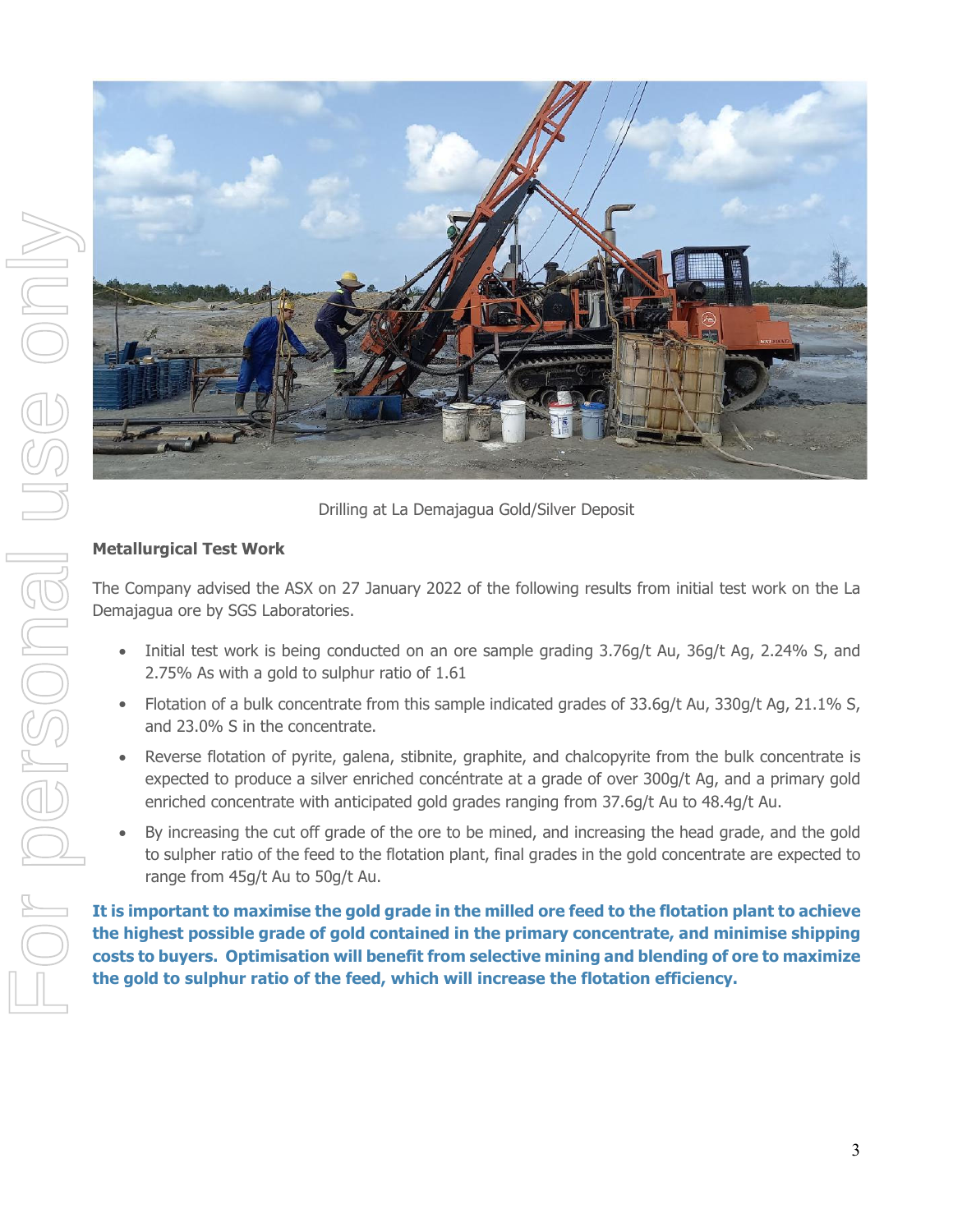# **Financial Model**

The Mineral Resource Statement and metallurgical test work support the current Financial Model for the La Demajagua open pit mine prepared by Antilles Gold which assumes a mining rate of 800,000 tpa of ore, a stripping ratio of 7:1, and the production of approximately 50,000 tpa of high grade gold concentrate, and 20,000 tpa of high grade silver concentrate, for six years.

Project development costs in addition to Antilles Gold's US\$13 million equity contribution are expected to be in the order of US\$62 million including financing costs during construction, and be funded by a combination of supplier credit for plant and equipment, and project loans.

The robust results from the financial modelling are expected to be confirmed by a current Scoping Study, and ultimately by the DFS, which will be carried out by a Canadian consulting group, in association with specialist sub-consultants.

An underground operation is planned to follow the open pit mining for a minimum period of 10 years and will benefit from utilising the existing infrastructure, concentrator, and power station. The relatively low investment in underground development, and the resultant cash flow should significantly increase returns from the La Demajagua project.

# **Proposed Development Timetable – Open Pit Mine**

- Completion of Scoping Study February 2022
- Completion of 25,000m drilling program April 2022
- Completion of metallurgical test work August 2022
- Completion of DFS September 2022.
- Commencement of construction of mine infrastructure Q4 2022.
- Commencement of pre-stripping Q1 2023.
- Commissioning of mine Q1 2024.
- Commencement of Concentrate Shipping Q2 2024.

# **EXPLORATION PROJECTS**

# **LOS LLANOS PROJECT**

As part of its strategy to develop successive mid-size mines in Cuba, Antilles Gold has agreed with GeoMinera to conduct at the Company's cost, preliminary exploration of a group of three sulphide gold deposits at Golden Hills, Florencia, and Maclama in the Guaimaro region of south east Cuba which have been extensively explored (mainly by McDonald Mines from Canada between 1994 and 1998).

The terms of an International Economic Assessment ("IEA") (equivalent to an Exploration License), for these properties which are known collectively as the Los Llanos Project, have been finalised and approved by the Cuban Government, with documentation expected to be signed in February 2022 and allow exploration to commence in April 2022.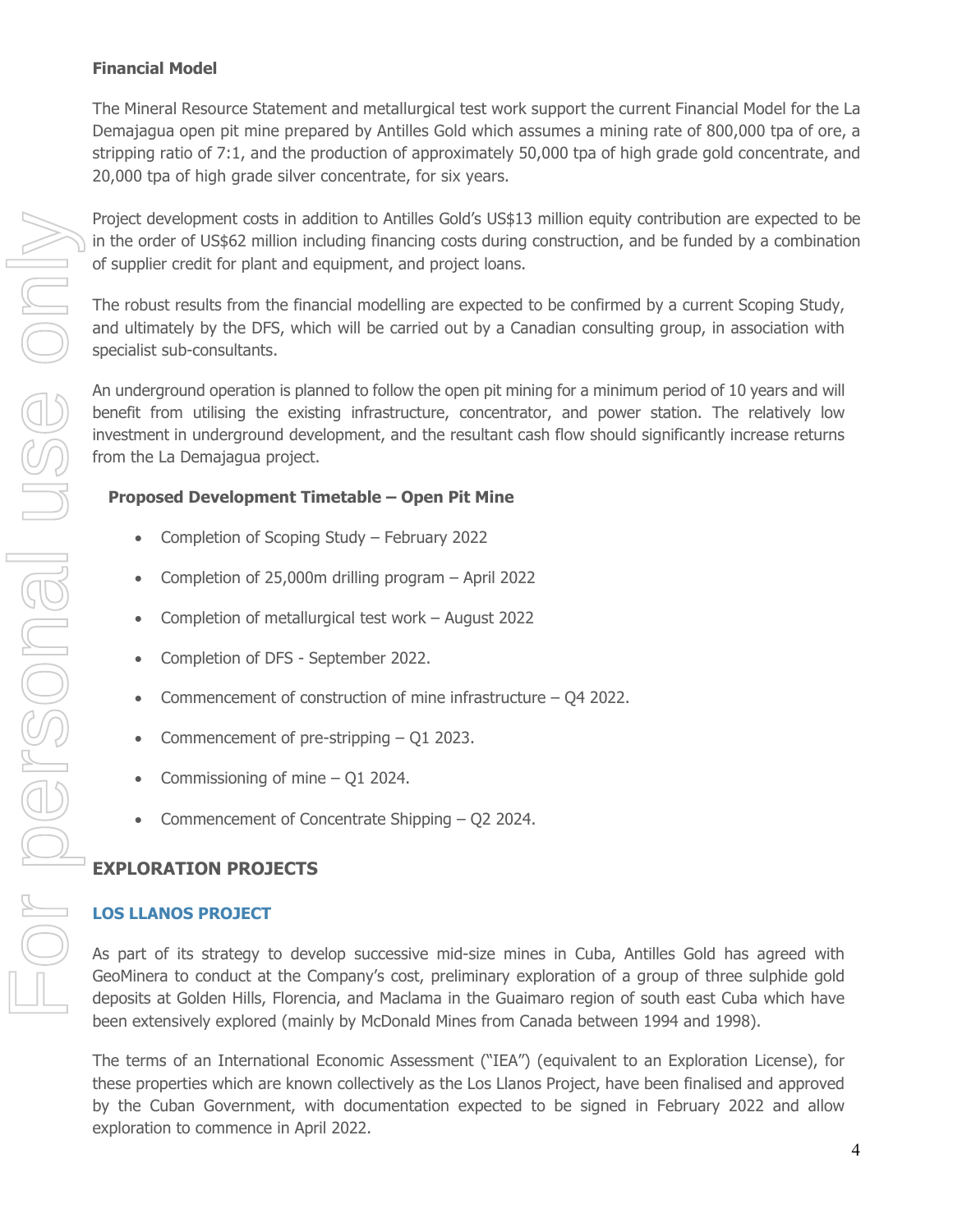# **GOLDEN HILLS**

The Golden Hills sulphide deposit was explored by MacDonald Mines between 1994 and 1998 when they conducted ground and airborne geophysical surveys, mapping, geochemical surveys, trenching, and 199 cored drill holes to an average depth of 80m. The database generated by this work was well archived and available for Antilles Gold.

A cluster of three oxide deposits at Golden Hills that have already been mined are underlaid by a potentially large, interconnected volcanogenic massive sulphide ("VMS") deposit. The mineralisation discovered to date lies in a 1.5km long by 1.0km wide west-northwest oriented zone, and within a lens shaped body 7.0km long and 2.0km in true thickness that has been interpreted to be a section through a volcanic edifice, with the property having the potential to produce copper concentrate with gold credits.

# **FLORENCIA AND MACLAMA DEPOSITS**

The Florencia and Maclama gold deposits are low sulphide, near surface deposits which have been previously explored by Canadian and Russian mining companies.

Geological data from 17,000m of cored drill holes (237 holes), and an 80m shaft at Florencia with 1,200m of drifts and cross cuts which allowed bulk sampling of ore, has been made available to Antilles Gold. Metallurgical test work on Florencia ore by SGS Lakefield in Canada indicated concentrate grades could be up to 120 g/t Au and 90 g/t Ag with a very low arsenic content (0.05% As).

The deposits are approximately 7km apart, and 15km from Golden Hills, and the concept is to develop two relatively small mines with ore being transported to a central plant for the production of high grade concentrate.

# **POTENTIAL COPPER/GOLD PROJECTS**

GeoMinera confirmed in a Letter of Intent on 20 July 2021 that it would make available to Antilles Gold, extensive geological data, and past exploration results for six Mining Concessions hosting 17 individual copper/gold deposits, for the Company to review their prospectivity. Most of these properties have been subject to previous exploration, and some have had small scale mining operations in the past.

The review of these properties has commenced and on completion Antilles Gold will nominate which projects should be incorporated in the existing IEA with the expectation that some could ultimately be transferred to the MLV joint venture for further exploration and possible development.

# **CORPORATE DEVELOPMENT STRATEGY**

Antilles Gold is now in the position, with sufficient development opportunities within its commercial arrangements with GeoMinera, to be confident that it can realise its objective of achieving steady growth for its mining activities in Cuba.

The objective is for MLV to reinvest part of the significant surplus cash expected to be generated by the La Demajagua open pit mine after debt service, in the funding of subsequent projects.

This would achieve organic growth in the profitability of MLV, and resultant dividends to shareholders, while minimising or eliminating additional equity contributions to MLV by Antilles Gold in the foreseeable future.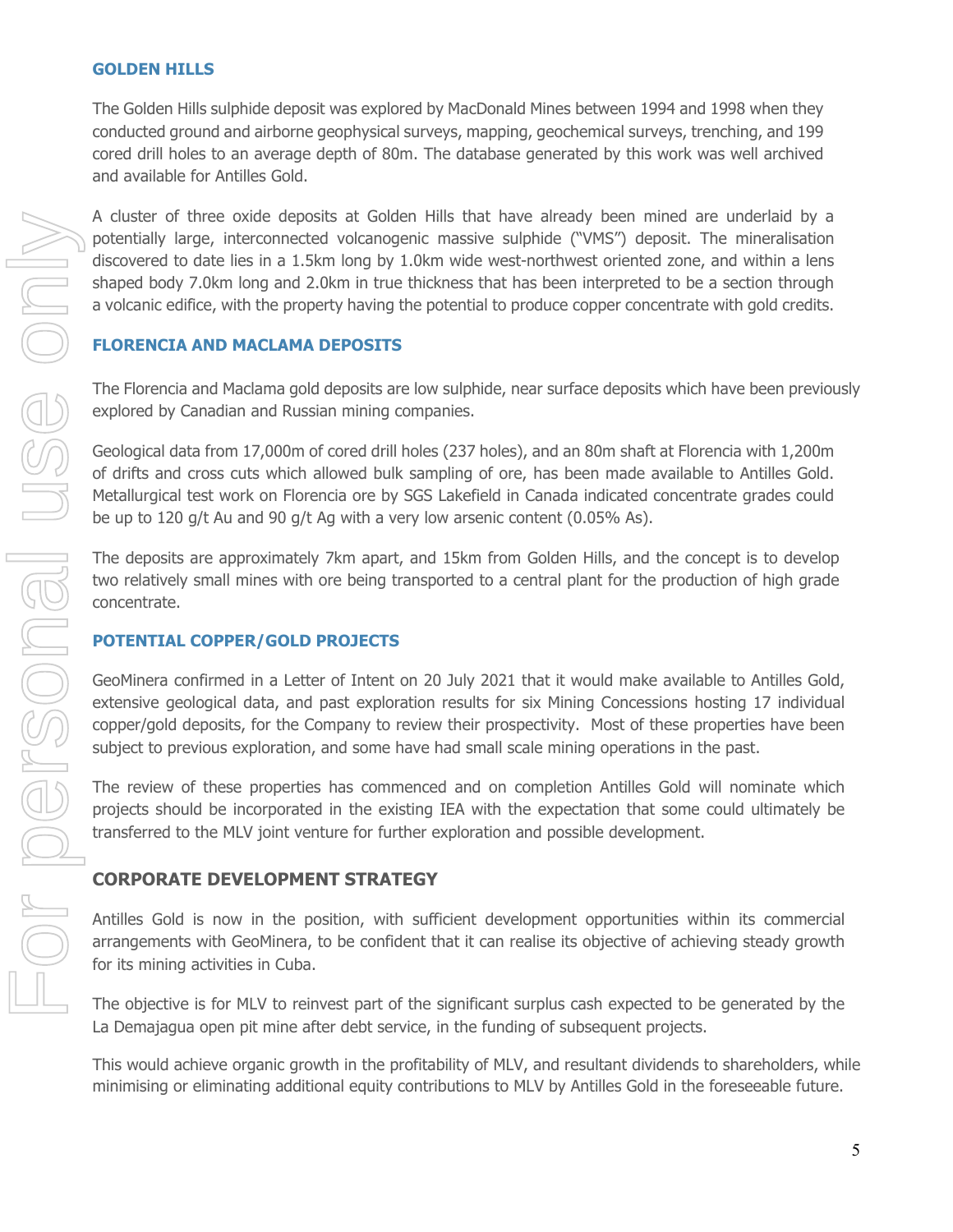# **CUBA**

# **MINERA LA VICTORIA (49%)**

Drilling Program at La Demajagua

| Holes drilled:     | 35    |
|--------------------|-------|
| Metres drilled:    | 4,851 |
| Samples for assay: | 2,832 |

Results for drilling undertaken during the December Quarter were released to the ASX on 13 October 2021 and 13 January 2022.

- Finalisation of layout for mine, waste dump, tailings storage, concentrator, buildings, and power station.
- Designs for accommodation facilities, industrial buildings, and offices.
- Negotiations for supply of mining fleet, and turnkey offers for design and construction of crushing and milling circuits, flotation plant, and 8Mw power station.
- Appointment of consultants for conduct of BFS.
- Metallurgical test work by SGS Laboratories.
- Estimation of Initial JORC Resources by Cube Consulting

# **DOMINICAN REPUBLIC**

# **ENVIROGOLD (LAS LAGUNAS) LIMITED (100%)**

- Continued Arbitration proceedings for US\$20 million claim against Dominican Republic Government at World Bank's International Centre for Settlement of Investment Disputes ("ICSID").
- Maintenance of stored plant

# **PLANNED ACTIVITIES FOR MARCH QUARTER 2022**

# **CUBA**

# **MINERA LA VICTORIA SA (49%)**

- Continue drilling program at La Demajagua.
- Continue metallurgical testwork of La Demajagua ore.
- Hydrogeological and Geotechnical studies.
- Continuation of DFS Activities for La Demajagua open pit mine.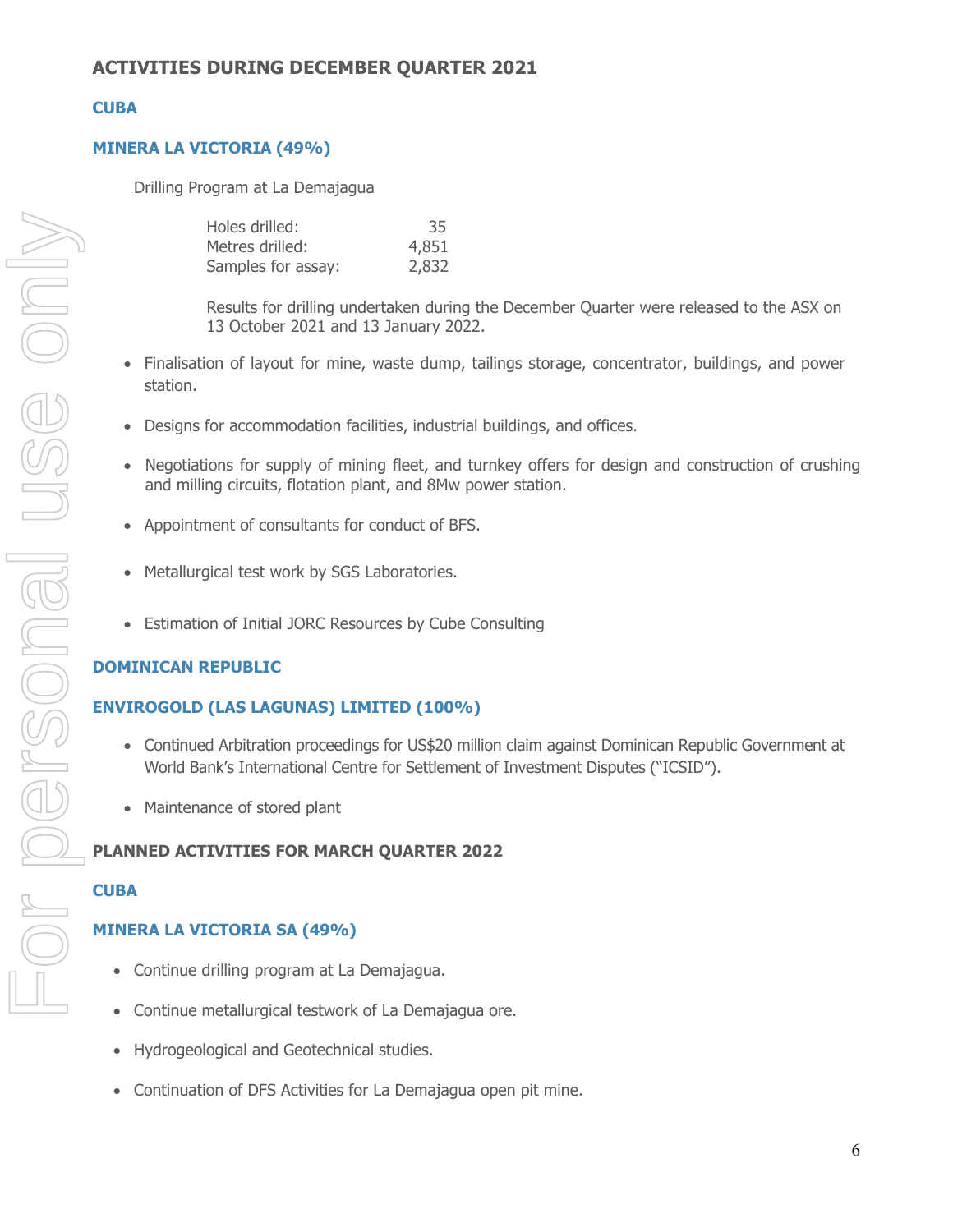#### **DOMINICAN REPUBLIC**

#### **ENVIROGOLD (LAS LAGUNAS) LIMITED**

- Continue Arbitration proceedings.
- Continue maintenance of store plant and equipment.

#### **QUARTERLY CASHFLOW**

During the Quarter, payments totalling US\$242,000 were made to directors for salaries, directors fees and superannuation, as follows:

| Payment of 3 months of deferred management fees payable                                                       |             |
|---------------------------------------------------------------------------------------------------------------|-------------|
| to the Executive Chairman for the period from July to<br>September 2021, and 2 months of current quarter fees | US\$151,000 |
| • Payment of fees to Non-Executive Directors                                                                  | US\$20,000  |
| • Payment of salary to Executive Director                                                                     | US\$71,000  |

#### Cash on hand at 31 December 2021 was A\$4.6 million.

Attached Appendix 5B is in USD.

This announcement has been authorised by the Board of Antilles Gold Limited.

END

#### **COMPETENT PERSON STATEMENT**

The information in this report that relates to Exploration Results is based on information reviewed by Mr. Dale Schultz, a Competent Person who is a member of the Association of Professional Engineers and Geoscientists of Saskatchewan ("APEGS"), which is accepted for the purpose of reporting in accordance with ASX listing rules. Mr. Schultz is a Consultant to the Company and has sufficient experience that is relevant to the style of mineralisation and type of deposit under consideration, and to the activity being undertaken, to qualify as a Competent Person as defined in the 2012 Edition of the 'Australasian Code for Reporting of Exploration Results, Mineral Resources and Ore Reserves'. Mr. Schultz consents to the inclusion of the Exploration Results based on the information and in the form and context in which it appears.

The information in this document that relates to Mineral Resources is based on information complied by Mr Daniel Saunders, a Competent Person who is a Member of Australasian Institute of Mining and Metallurgy. Mr Saunders is a full-time employee of Cube Consulting Pty Ltd, acting as independent consultants to Antilles Gold Inc. Mr Saunders has sufficient experience relevant to the style of mineralization and type of deposit under consideration, and to the activity being undertaken to qualify as a Competent Person as defined in 2012 Edition of the 'Australasian Code of Reporting of Exploration Results, Mineral Resources and Ore Reserves'. Mr Saunders consents to the inclusion in this document of the matters based on his information in the form and context in which it appears.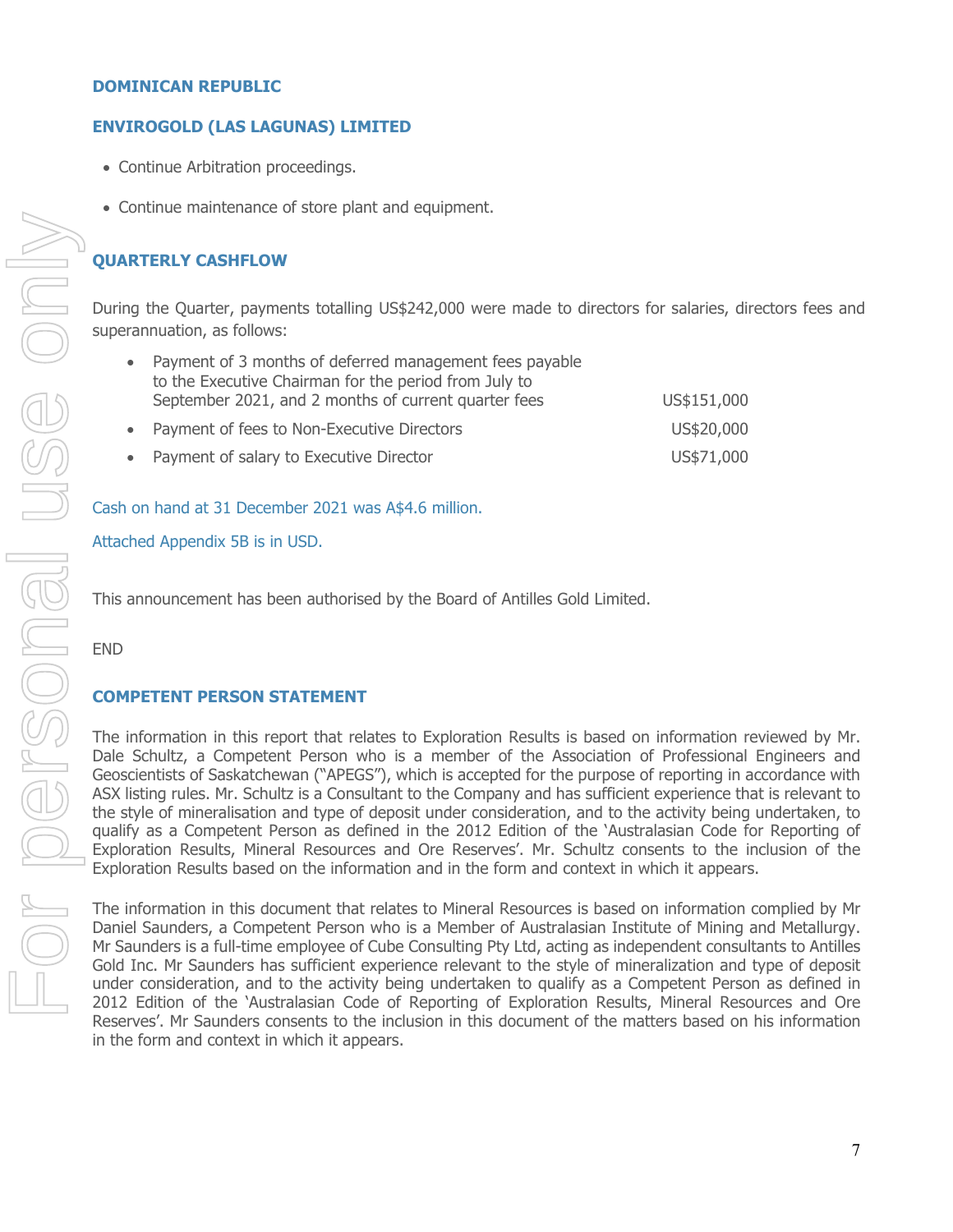# **Appendix 5B**

# **Mining exploration entity or oil and gas exploration entity quarterly cash flow report**

| Name of entity               |                                   |
|------------------------------|-----------------------------------|
| <b>ANTILLES GOLD LIMITED</b> |                                   |
| ARN                          | Quarter ended ("current quarter") |
| 48 008 031 034               | 31 December 2021                  |
|                              |                                   |

|     | <b>Consolidated statement of cash flows</b>                     | Current<br>quarter<br><b>\$US'000</b> | Year to date<br>$(12$ months)<br><b>\$US'000</b> |
|-----|-----------------------------------------------------------------|---------------------------------------|--------------------------------------------------|
| 1.  | Cash flows from operating activities                            |                                       |                                                  |
| 1.1 | Receipts from customers                                         | 21                                    | 142                                              |
| 1.2 | Payments for                                                    |                                       |                                                  |
|     | (a) exploration & evaluation                                    | (1, 176)                              | (3, 463)                                         |
|     | development<br>(b)                                              |                                       |                                                  |
|     | production<br>(c)                                               |                                       |                                                  |
|     | staff costs<br>(d)                                              | (19)                                  | (127)                                            |
|     | administration and corporate costs<br>(e)                       | (165)                                 | (1, 109)                                         |
| 1.3 | Dividends received (see note 3)                                 |                                       |                                                  |
| 1.4 | Interest received                                               |                                       |                                                  |
| 1.5 | Interest and other costs of finance paid                        |                                       | (1)                                              |
| 1.6 | Income taxes paid                                               |                                       |                                                  |
| 1.7 | Government grants and tax incentives                            |                                       |                                                  |
| 1.8 | Other (provide details if material)                             |                                       |                                                  |
|     | Plant closure and storage costs - Las<br>(a)<br>Lagunas project | (116)                                 | (887)                                            |
|     | Arbitration with Dominican Government<br>(b)                    | (144)                                 | (395)                                            |
| 1.9 | Net cash from / (used in) operating activities                  | (1, 599)                              | (5,840)                                          |

| 2.  | Cash flows from investing activities |                 |      |
|-----|--------------------------------------|-----------------|------|
| 2.1 | Payments to acquire or for:          |                 |      |
|     | entities<br>(a)                      | $\qquad \qquad$ |      |
|     | tenements<br>(b)                     | ۰               |      |
|     | property, plant and equipment<br>(c) | ۰               |      |
|     | exploration & evaluation<br>(d)      | (26)            | (98) |
|     | investments<br>(e)                   | ۰               |      |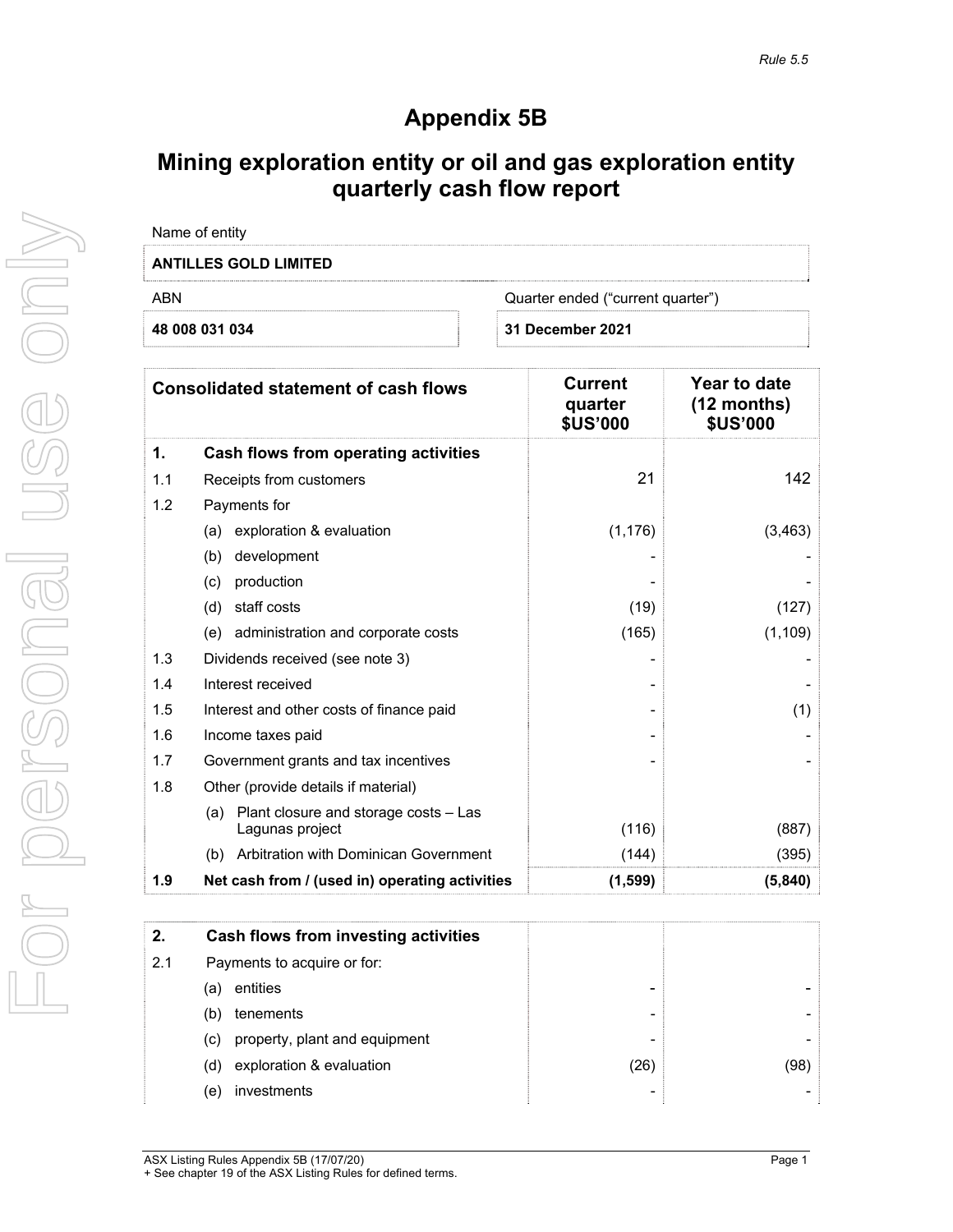|                                                                                        |  | Appendix 5B |
|----------------------------------------------------------------------------------------|--|-------------|
| Mining exploration entity or oil and gas exploration entity quarterly cash flow report |  |             |

|               | <b>Consolidated statement of cash flows</b>    | <b>Current</b><br>quarter<br><b>\$US'000</b> | Year to date<br>$(12$ months)<br><b>\$US'000</b> |
|---------------|------------------------------------------------|----------------------------------------------|--------------------------------------------------|
|               | (f)<br>other non-current assets                |                                              |                                                  |
| $2.2^{\circ}$ | Proceeds from the disposal of:                 |                                              |                                                  |
|               | entities<br>(a)                                |                                              |                                                  |
|               | tenements<br>(b)                               |                                              |                                                  |
|               | property, plant and equipment<br>(c)           |                                              |                                                  |
|               | investments<br>(d)                             |                                              |                                                  |
|               | other non-current assets<br>(e)                |                                              |                                                  |
| 2.3           | Cash flows from loans to other entities        |                                              |                                                  |
| 2.4           | Dividends received (see note 3)                |                                              |                                                  |
| 2.5           | Other (provide details if material)            |                                              | 36                                               |
| 2.6           | Net cash from / (used in) investing activities | (26)                                         | (62)                                             |

| 3.   | Cash flows from financing activities                                                       |       |       |
|------|--------------------------------------------------------------------------------------------|-------|-------|
| 3.1  | Proceeds from issues of equity securities<br>(excluding convertible debt securities)       | 2,965 | 5,755 |
| 3.2  | Proceeds from issue of convertible debt<br>securities                                      |       |       |
| 3.3  | Proceeds from exercise of options                                                          |       |       |
| 3.4  | Transaction costs related to issues of equity<br>securities or convertible debt securities | (230) | (392) |
| 3.5  | Proceeds from borrowings                                                                   |       |       |
| 3.6  | Repayment of borrowings                                                                    |       |       |
| 3.7  | Transaction costs related to loans and<br>borrowings                                       |       |       |
| 3.8  | Dividends paid                                                                             |       |       |
| 3.9  | Other (provide details if material)                                                        |       |       |
| 3.10 | Net cash from / (used in) financing activities                                             | 2,735 | 5,363 |

| 4.  | Net increase / (decrease) in cash and<br>cash equivalents for the period |         |         |
|-----|--------------------------------------------------------------------------|---------|---------|
| 4.1 | Cash and cash equivalents at beginning of<br>period                      | 2,227   | 3,876   |
| 4.2 | Net cash from / (used in) operating activities<br>item 1.9 above)        | (1,599) | (5,840) |
| 4.3 | Net cash from / (used in) investing activities<br>(item 2.6 above)       | (26)    | (62)    |
| 4.4 | Net cash from / (used in) financing activities<br>(item 3.10 above)      | 2,735   | 5,363   |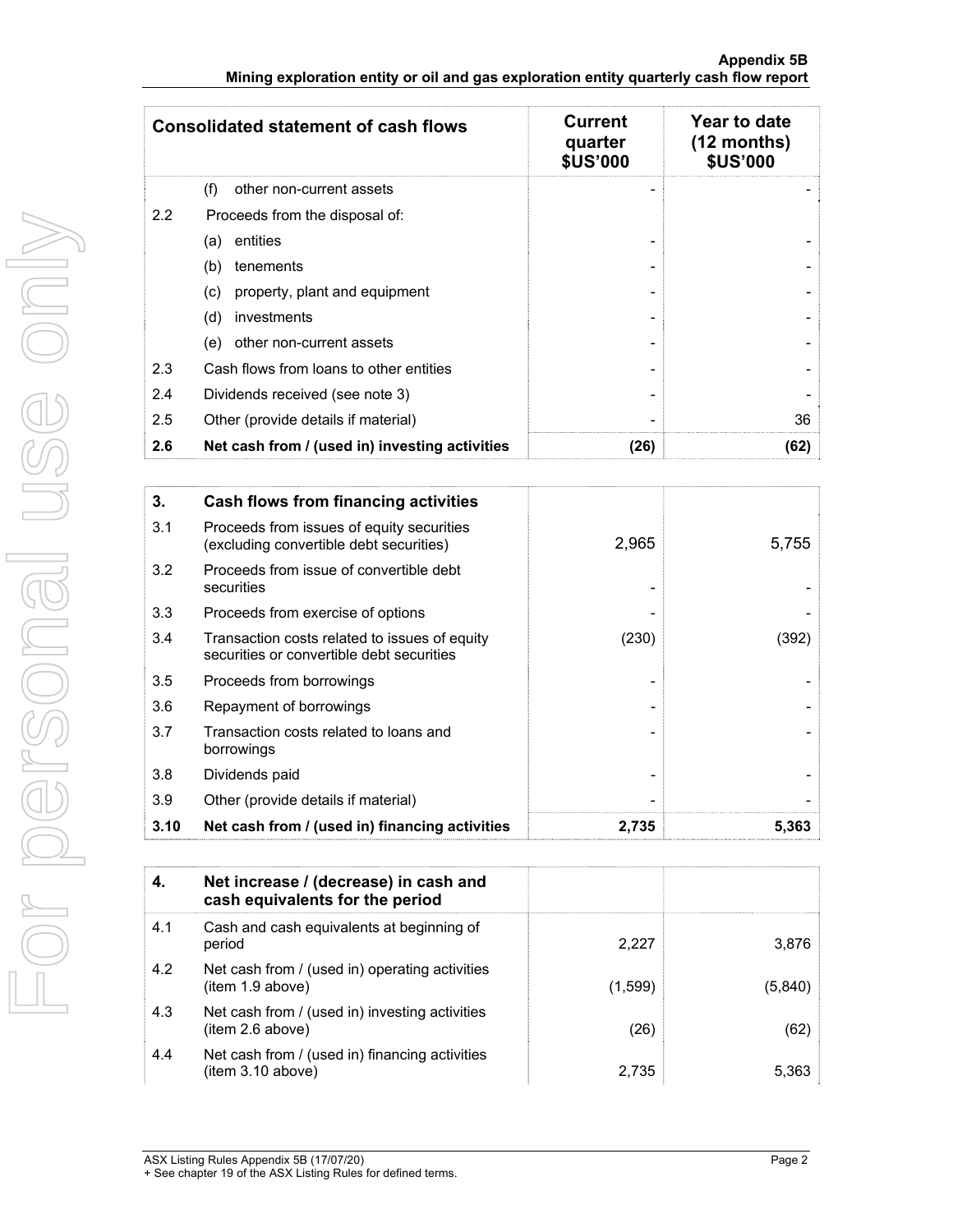#### **Appendix 5B Mining exploration entity or oil and gas exploration entity quarterly cash flow report**

|      | Consolidated statement of cash flows                 | <b>Current</b><br>quarter<br><b>\$US'000</b> | Year to date<br>$(12$ months)<br><b>\$US'000</b> |
|------|------------------------------------------------------|----------------------------------------------|--------------------------------------------------|
| 4.5  | Effect of movement in exchange rates on cash<br>held |                                              |                                                  |
| -4.6 | Cash and cash equivalents at end of period           | 3.337                                        |                                                  |

| 5.  | Reconciliation of cash and cash<br>equivalents<br>at the end of the quarter (as shown in the<br>consolidated statement of cash flows) to the<br>related items in the accounts | <b>Current quarter</b><br><b>\$US'000</b> | <b>Previous quarter</b><br><b>\$US'000</b> |
|-----|-------------------------------------------------------------------------------------------------------------------------------------------------------------------------------|-------------------------------------------|--------------------------------------------|
| 5.1 | <b>Bank balances</b>                                                                                                                                                          | 3.337                                     | 2.227                                      |
| 5.2 | Call deposits                                                                                                                                                                 |                                           |                                            |
| 5.3 | <b>Bank overdrafts</b>                                                                                                                                                        |                                           |                                            |
| 5.4 | Other (provide details)                                                                                                                                                       |                                           |                                            |
| 5.5 | Cash and cash equivalents at end of quarter<br>(should equal item 4.6 above)                                                                                                  | 3,337                                     | 2,227                                      |
|     | Note: Cash and cash equivalents in AUD                                                                                                                                        | 4,599                                     | 3.087                                      |

| 6.                                                                                                                                                          | Payments to related parties of the entity and their<br>associates                                                                                                        | <b>Current quarter</b><br><b>\$US'000</b> |  |
|-------------------------------------------------------------------------------------------------------------------------------------------------------------|--------------------------------------------------------------------------------------------------------------------------------------------------------------------------|-------------------------------------------|--|
| 6.1                                                                                                                                                         | Aggregate amount of payments to related parties and their<br>associates included in item 1                                                                               | 242                                       |  |
| 6.2                                                                                                                                                         | Aggregate amount of payments to related parties and their<br>associates included in item 2                                                                               |                                           |  |
|                                                                                                                                                             | Details of the amounts shown at 6.1 are as follows:                                                                                                                      |                                           |  |
|                                                                                                                                                             | Payment of 3 months of deferred management fees payable<br>to the Executive Chairman for the period from July to<br>September 2021, and 2 months of current quarter fees | 151                                       |  |
|                                                                                                                                                             | Payment of fees to Non-Executive Directors                                                                                                                               | 20                                        |  |
|                                                                                                                                                             | Payment of salary to Executive Director                                                                                                                                  | 71                                        |  |
| Note: if any amounts are shown in items 6.1 or 6.2, your quarterly activity report must include a description of, and an<br>explanation for, such payments. |                                                                                                                                                                          |                                           |  |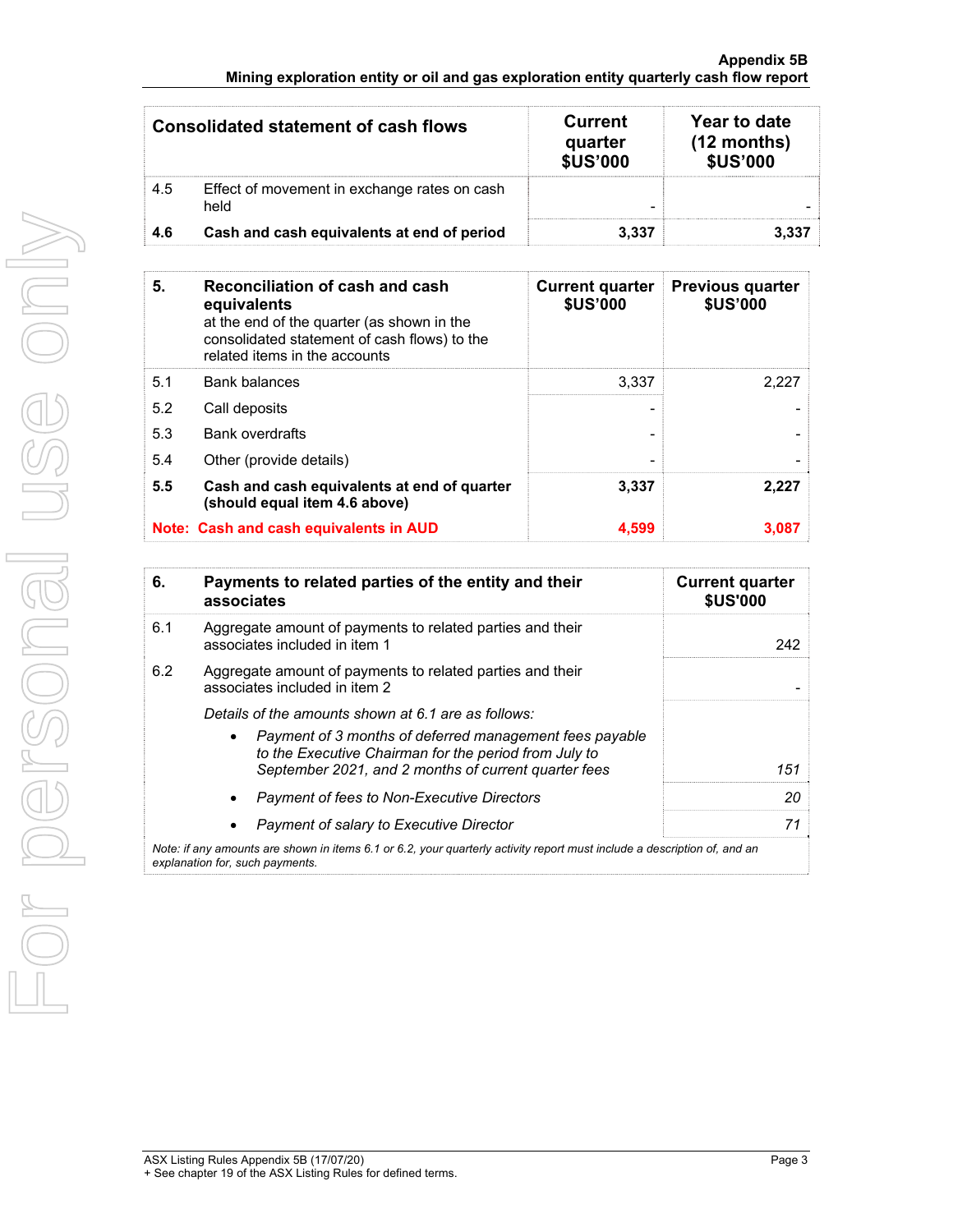#### **Appendix 5B Mining exploration entity or oil and gas exploration entity quarterly cash flow report**

| 7.  | <b>Financing facilities</b><br>Note: the term "facility' includes all forms of financing<br>arrangements available to the entity.<br>Add notes as necessary for an understanding of the sources<br>of finance available to the entity.                                                                                                               | <b>Total facility</b><br>amount at<br>quarter end<br><b>\$US'000</b> | Amount drawn<br>at quarter end<br><b>\$US'000</b> |
|-----|------------------------------------------------------------------------------------------------------------------------------------------------------------------------------------------------------------------------------------------------------------------------------------------------------------------------------------------------------|----------------------------------------------------------------------|---------------------------------------------------|
| 7.1 | Loan facilities                                                                                                                                                                                                                                                                                                                                      |                                                                      |                                                   |
| 7.2 | Credit standby arrangements                                                                                                                                                                                                                                                                                                                          |                                                                      |                                                   |
| 7.3 | Other (please specify)                                                                                                                                                                                                                                                                                                                               |                                                                      |                                                   |
| 7.4 | <b>Total financing facilities</b>                                                                                                                                                                                                                                                                                                                    |                                                                      |                                                   |
| 7.5 | Unused financing facilities available at quarter end                                                                                                                                                                                                                                                                                                 |                                                                      |                                                   |
| 7.6 | Include in the box below a description of each facility above, including the lender, interest<br>rate, maturity date and whether it is secured or unsecured. If any additional financing<br>facilities have been entered into or are proposed to be entered into after quarter end,<br>include a note providing details of those facilities as well. |                                                                      |                                                   |
|     |                                                                                                                                                                                                                                                                                                                                                      |                                                                      |                                                   |

| 8.  | Estimated cash available for future operating activities                                                                                                                                                                        | <b>\$US'000</b> |  |  |
|-----|---------------------------------------------------------------------------------------------------------------------------------------------------------------------------------------------------------------------------------|-----------------|--|--|
| 8.1 | Net cash from / (used in) operating activities (item 1.9)                                                                                                                                                                       | (1,599)         |  |  |
| 8.2 | (Payments for exploration & evaluation classified as investing<br>activities) (item 2.1(d))                                                                                                                                     | (26)            |  |  |
| 8.3 | Total relevant outgoings (item 8.1 + item 8.2)                                                                                                                                                                                  | (1,625)         |  |  |
| 8.4 | Cash and cash equivalents at quarter end (item 4.6)                                                                                                                                                                             | 3,337           |  |  |
| 8.5 | Unused finance facilities available at quarter end (item 7.5)                                                                                                                                                                   |                 |  |  |
| 8.6 | Total available funding (item $8.4 +$ item $8.5$ )                                                                                                                                                                              | 3,337           |  |  |
| 8.7 | Estimated quarters of funding available (item 8.6 divided by<br>item $8.3$ )                                                                                                                                                    | $\mathbf{2}$    |  |  |
|     | Note: if the entity has reported positive relevant outgoings (ie a net cash inflow) in item 8.3, answer item 8.7 as "N/A".<br>Otherwise, a figure for the estimated quarters of funding available must be included in item 8.7. |                 |  |  |
| 8.8 | If item 8.7 is less than 2 quarters, please provide answers to the following questions:                                                                                                                                         |                 |  |  |
|     | 8.8.1<br>Does the entity expect that it will continue to have the current level of net operating<br>cash flows for the time being and, if not, why not?                                                                         |                 |  |  |
|     | Answer:                                                                                                                                                                                                                         |                 |  |  |
|     | 8.8.2<br>Has the entity taken any steps, or does it propose to take any steps, to raise further<br>cash to fund its operations and, if so, what are those steps and how likely does it<br>believe that they will be successful? |                 |  |  |
|     | Answer:                                                                                                                                                                                                                         |                 |  |  |